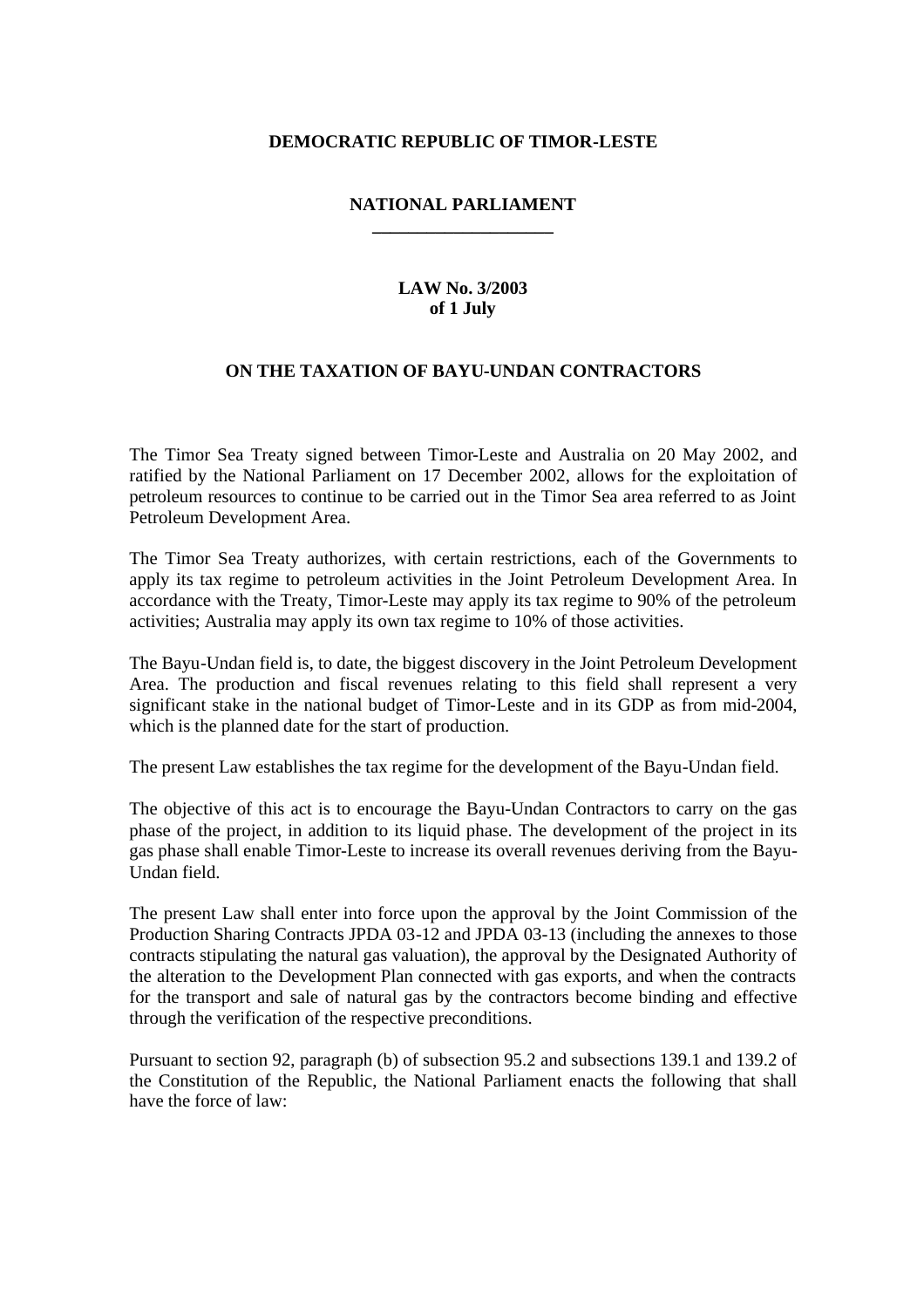#### **CHAPTER I PRELIMINARY PROVISIONS**

# **Section 1 Short title**

The present Law may be referred to as the Taxation of Bayu-Undan Contractors Act, of 2003.

## **Section 2 Definitions**

1. For the purposes of this law, the expressions below shall have the following meanings:

"Petroleum activities" shall be deemed to be all activities carried out to produce petroleum, whether authorized or contemplated within the scope of a contract, concession or licence, and shall encompass the exploitation, development, initial processing, production, transport and trading of petroleum, as well as the planning and preparation of those activities.

"Designated Authority" is deemed to be the Designated Authority as established under Article 6 of the Timor Sea Treaty;

"Bayu-Undan" is deemed to be the discovered Bayu-Undan field, as defined in the Production Sharing Contracts JPDA 03-12 and JPDA 03-13;

"Petroleum Mining Code" is deemed to be the Code referred to in Article 7 of the Timor Sea Treaty;

"Joint Commission" is deemed to be the Joint Commission established under Article 6 of the Timor Sea Treaty;

"Commissioner" is deemed to be the Commissioner of the Timor-Leste Public Revenue Service;

"Contractor" is deemed to be a taxpayer who:

- (a) has entered into the Production Sharing Contract JPDA 03-12 or JPDA 03-13, or a Production Sharing Contract superseding the previous ones, in accordance with Annex F of the Timor Sea Treaty; or
- (b) succeeds to a taxpayer mentioned in paragraph (a), or who is the assignee thereof, under the terms provided for by the Production Sharing Contract JPDA 03-12 or JPDA 03-13, as the case may be, and who is registered as a contractor under the terms of the *Petroleum Mining Code*;

"Elang Kakatua Kakatua North" is deemed to be the discovered area of Elang Kakatua Kakatua North, as defined in the Production Sharing Contract JPDA 03-12;

" Law on the General Tax Regime and Procedures" is deemed to be the Law on the General Tax Regime and Procedures, applicable in Timor-Leste, under the terms of UNTAET Regulation No. 1999/1;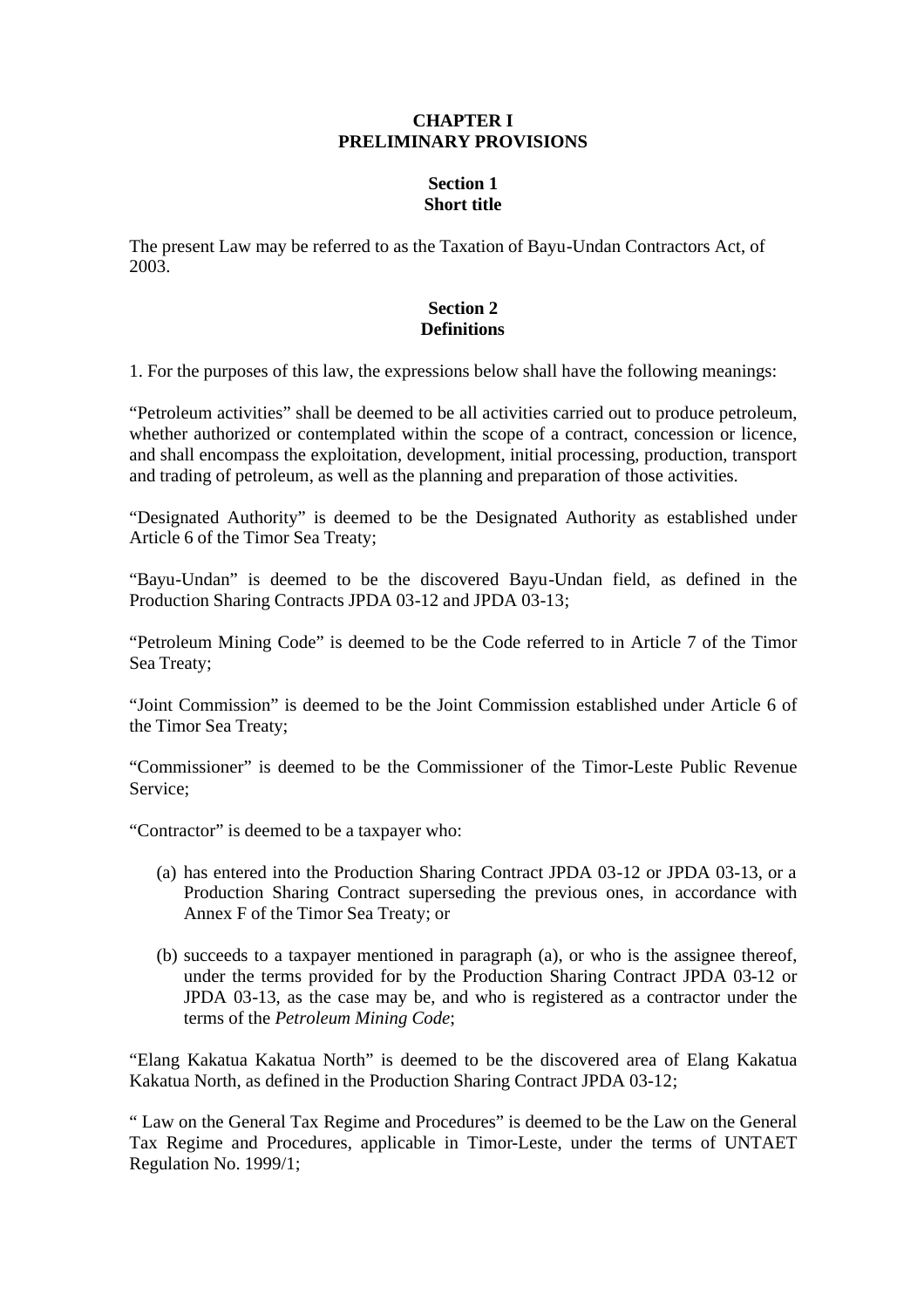"Law on Income Tax" is deemed to be the Law on Income Tax, applicable in Timor-Leste, under the terms of UNTAET Regulation No. 1999/1;

 "Law on Value Added Tax on Goods and Services and Sales Tax on Luxury Goods" is deemed to be the Law on Value Added Tax on Goods and Services and Sales Tax on Luxury Goods, applicable in Timor-Leste, under the terms of UNTAET Regulation No. 1999/1;

"Export pipeline" is deemed to be an export pipeline as defined in the Production Sharing Contracts JPDA 02-12 and JPDA 03-13;

"Petroleum" is deemed to be:

- (a) any naturally occurring hydrocarbon, whether in a gaseous, liquid or solid state;
- (b) any naturally occurring mixture of hydrocarbons, whether in a gaseous, liquid or solid state;
- (c) any naturally occurring mixture of one or more hydrocarbons, whether in a gaseous, liquid or solid state, as well as other substances produced in association with such hydrocarbons, and includes any petroleum as defined by paragraphs (a), (b) and (c) that has been returned to a natural reservoir;

"Petroleum project" is deemed to be petroleum activities taking place in and related to Bayu-Undan, excluding petroleum activities taking place in and related to Elang Kakatua Kakatua North;

"Subcontractor" is deemed to be any taxpayer providing goods or services to a contractor, whether directly or indirectly, in respect of a petroleum project;

"Timor-Leste" as a geographic area is deemed to be the Democratic Republic of Timor-Leste, as defined in section 4 of the Constitution of the Democratic Republic of Timor-Leste and in the Law on Maritime Boundaries of the Territory of Timor-Leste; and

"Timor Sea Treaty" is deemed to be the Timor Sea Treaty signed on 20 May 2002, between the Government of Timor-Leste and the Government of Australia.

The terms used in the present Law and not defined in subsection 2.1 shall, unless the context otherwise requires, have the same meaning as in the Law on Income Tax, in the Law on Value Added Tax on Goods and Services and Sales Tax on Luxury Goods, in the Law on the General Tax Regime and Procedures (under the terms in which these laws are applied in Timor-Leste), in UNTAET Regulation No. 2000/18 (and the amendments thereto) and in the Timor Sea Treaty, as the case may be.

2. In case of conflict between the present Law and the Law on Income Tax, the Law on Value Added Tax on Goods and Services and Sales Tax on Luxury Goods, the Law on the General Tax Regime and Procedures (as long as they remain applicable in Timor-Leste) or UNTAET Regulation No. 2000/18 (and the amendments thereto), the provisions of the present Law shall prevail.

# **CHAPTER II**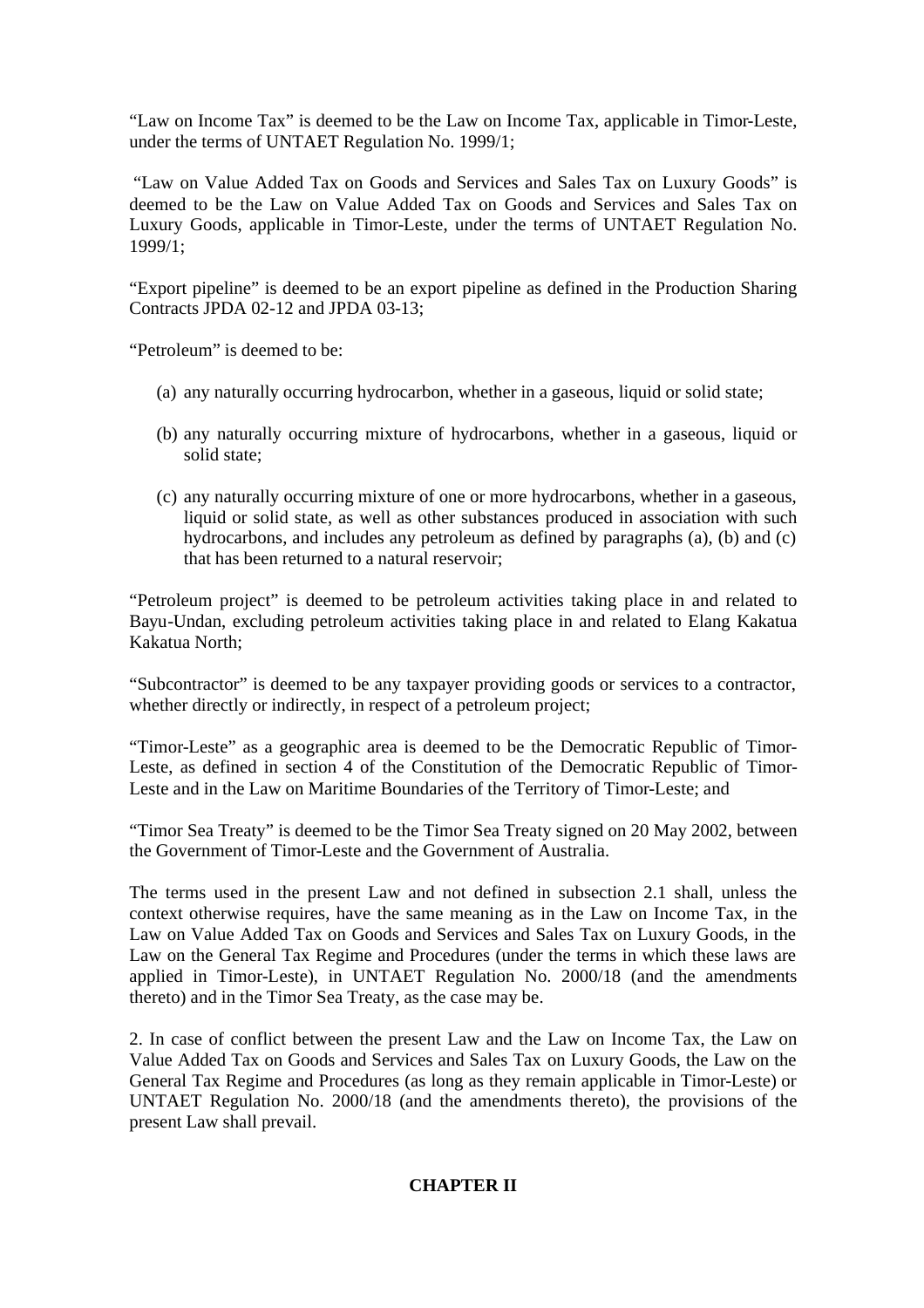#### **TAX REGIME FOR CONTRACTORS EXECUTING A PETROLEUM PROJECT**

### **Section 3 Taxation of a Contractor Executing a Petroleum Project**

1. A contractor executing a petroleum project is liable to tax in accordance with the Law on Income Tax, the Law on Value Added Tax on Goods and Services and Sales Tax on Luxury Goods and the Law on the General Tax Regime and Procedures, as modified by UNTAET Regulation No. 2000/18 (and the amendments thereto), with the modifications contained in this Chapter.

2. The application of the Law on Income Tax, of the Law on Value Added Tax on Goods and Services and Sales Tax on Luxury Goods, and of the Law on the General Tax Regime and Procedures, to a contractor engaged in the execution of a petroleum project, shall be done in accordance with the provisions of UNTAET Regulation No. 1999/1.

3. The rate of corporate tax imposed on a contractor, in each tax year, shall be 30%.

4. Notwithstanding subsection 3.1, taxpayers are exempt from the taxes of Timor-Leste, including the taxes applicable under the terms of the Law on Income Tax, of the Law on Value Added Tax on Goods and services and Sales Tax on Luxury Goods, and of the Law on the General Tax Regime and Procedures, as modified by UNTAET Regulation No. 2000/18 (and the amendments thereto), concerning income and building activities, installation and operation of an export pipeline.

#### **Section 4 Reserve for Deactivation Costs**

1. For the purposes of calculating the taxable income of a contractor in a tax year, and notwithstanding paragraph (c) of subsection 9.1, of the Law on Income Tax, a contractor may deduct the annual amount transferred to a reserve meant to deactivate a petroleum project.

2. The deduction of any deactivation expense incurred by a contractor in a tax year (referred to as "current tax year") shall not be allowed, except to the extent that the total value of the deactivation expense, incurred by the contractor in the current tax year and in previous tax years, exceeds the amount calculated on the basis of the following formula:

$$
(\mathbf{A} + \mathbf{B}) - \mathbf{C}
$$

in which:

**A** is the total value of the deduction a contractor has been authorised under the terms of subsection 4.1, in the current tax year and in previous tax years;

**B** is the total value of the deduction a contractor has been allowed under the terms of this subsection in previous tax years; and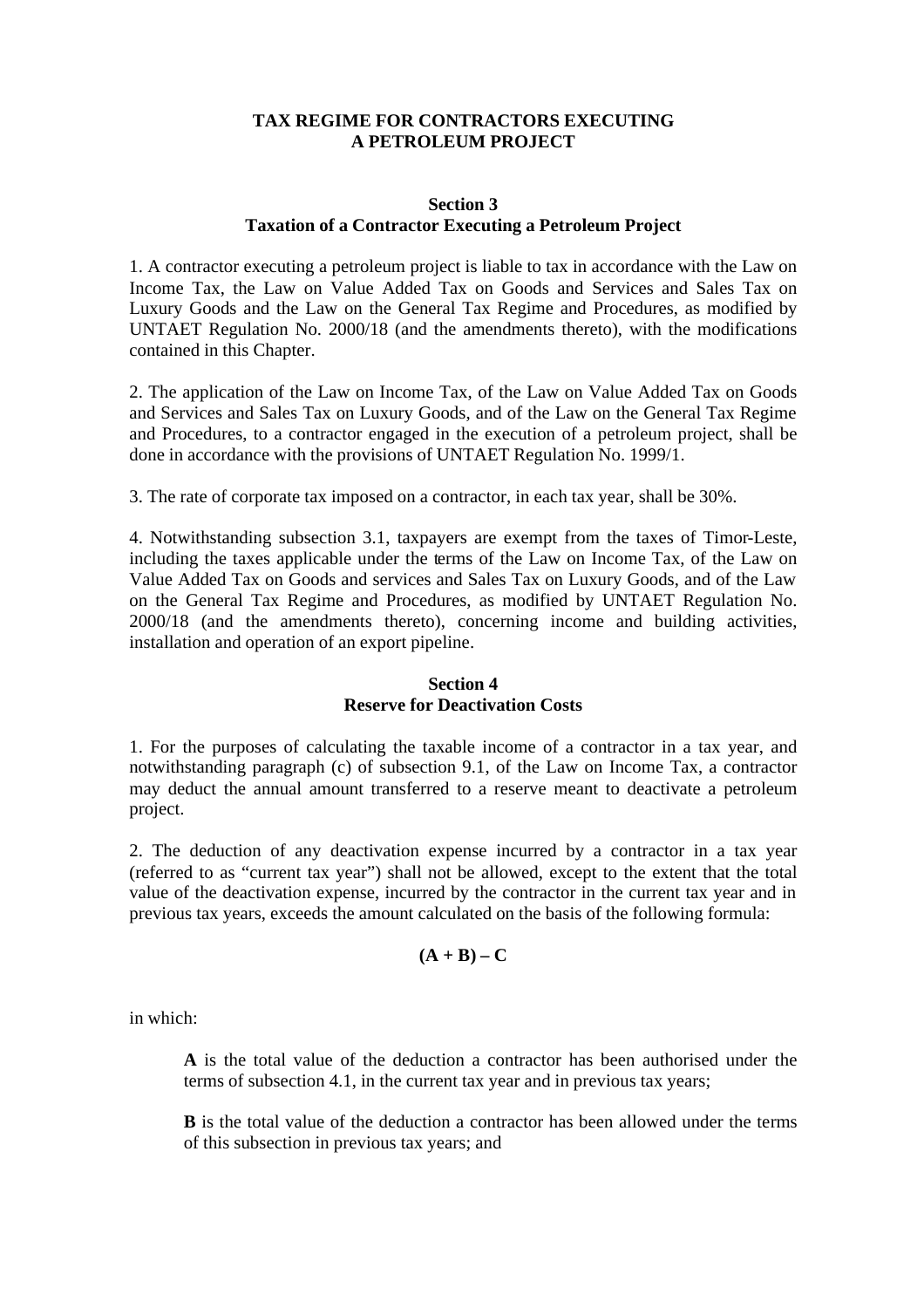**C** is the total value included in the contractor's taxable income in the current tax year and in previous tax years, in conformity with subsection 4.5.

3. The reserve for deactivation costs is calculated by reference to the Total Deactivation Costs Approved. The value imputed to the reserve, in respect of a tax year, is the value authorised for that year, within the scope of the Production Sharing Contract that regulates a project, entered into between the Designated Authority and the contractor.

4. The deduction provided for in subsection 4.1, in relation to tax years prior to 1 January 2008, shall not be allowed.

5. When, in a given tax year, the total value of a deduction authorised under the terms of this section exceeds the Overall Deactivation Costs Approved, the excess value shall be included in the contractor's gross income, in the tax year in which that excess value occurs.

6. For the purposes of this section:

"Deactivation Plan", in respect of a petroleum project, means the Deactivation Plan approved by the Designated Authority, under the Production Sharing Contract that regulates a project, entered into between the Designated Authority and the contractor;

"Development Plan", in respect of a petroleum project, means a Development Plan approved by the Designated Authority, under the Production Sharing Contract that regulates a project, entered into between the Designated Authority and the contractor; and

"Overall Deactivated Costs Approved" is the total sum of the deactivation costs approved by the Designated Authority, in conformity with the Deactivation Plan for a petroleum project, with the revisions it has undergone at each stage.

### **[D4] Section 5 Reintegration and depreciation**

1. The application of section 11 of the Law on Income Tax to a contractor executing a petroleum project shall be subject to the following alterations:

- (a) The reintegration of elements of corporeal immobilised assets used in petroleum activities connected with the project shall be calculated individually and exclusively by the constant quotas method;
- (b) For the purposes of applying the constant quotas method, in respect of corporeal immobilised assets used in petroleum activities connected with the project, the reintegration rates shall be as follows:

| Useful life of assets | Reintegration rate |
|-----------------------|--------------------|
| From 1 to 4 years     | 25%                |
| In excess of 4 years  | 20%                |

(c) The reintegration of corporeal immobilised assets, dealt with in paragraph (a), either acquired or built before the start of the first production, shall be calculated as from the date of the first production; and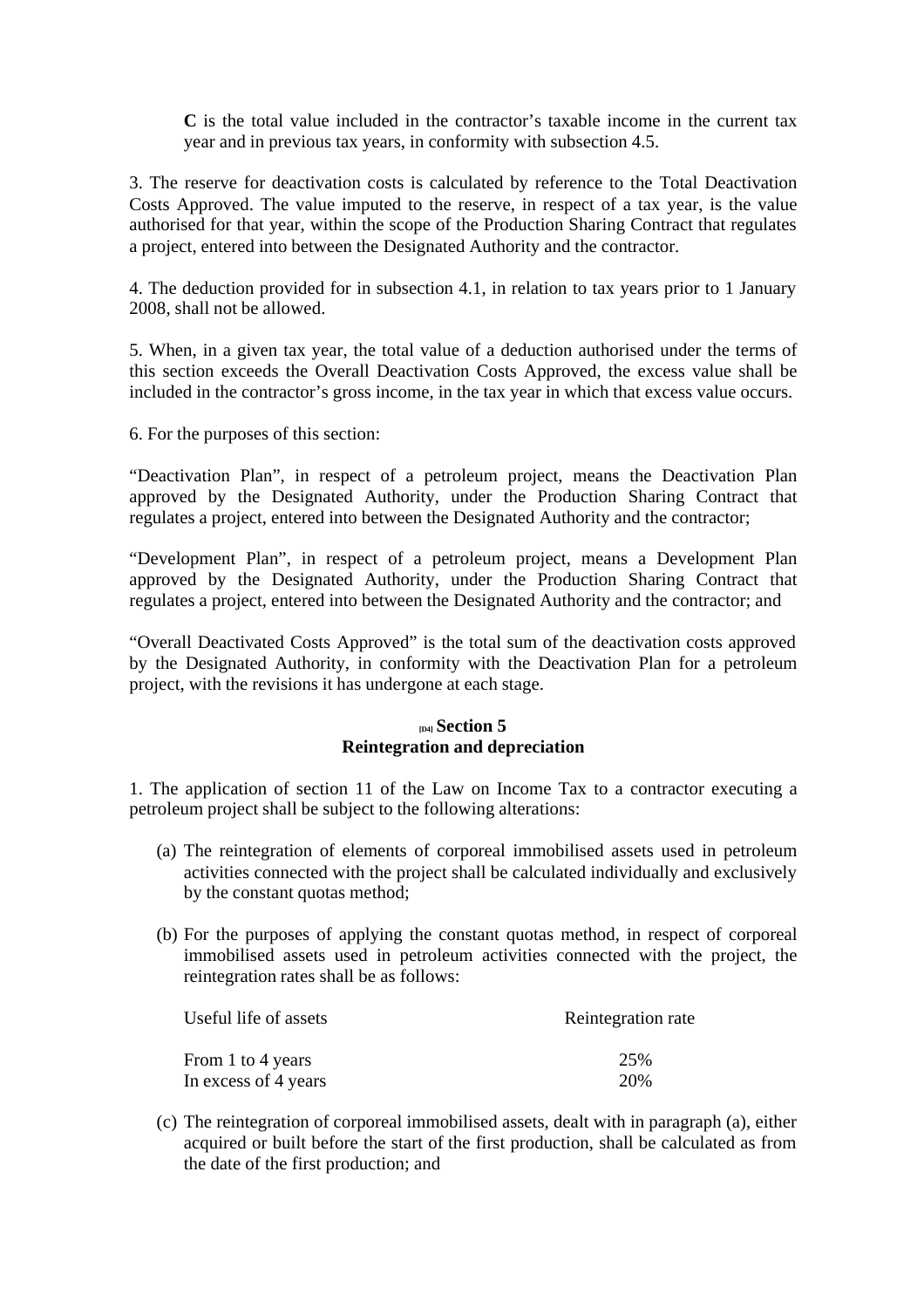(d)  $\text{D7}$ Without prejudice to subsections 5.4 and 4.5, the deductible reintegration value of an element of the corporeal immobilised assets, in a tax year, shall be calculated in accordance with following formula:

### **A x B**

in which:

**A** is the cost of the asset; and

**B** is the reintegration rate as determined in paragraph (b).

2. The application of Section 11-A of the Law on Income Tax on the income of the contractor of a petroleum project shall be subject to the following alterations:

- a) The depreciation of the non-corporeal immobilised assets and of other expenditures of a non-corporeal nature (also referred to as "intangibles"), in respect of the petroleum activities of a project, shall be calculated individually and exclusively by the constant quotas method;
- b) The depreciation rates, in accordance with the constant quotas method, applicable to an intangible used in the petroleum activities of a project, shall be as follows:

| Useful life of intangibles | Depreciation rate |
|----------------------------|-------------------|
| from 1 to 4 years          | 25%               |
| in excess of 4 years       | 20%               |

- c) The depreciation of an intangible, whether acquired or developed before the first production, shall be calculated as from the date of first production; and
- d)  $_{[D10]}$ Without prejudice to subsection 5.4 and 5.5, the deductible depreciation value of an intangible, in a tax year, shall be calculated in accordance with the following formula:

**A x B**

in which

**A** is the cost of the asset; and

**B** is the reintegration rate as determined in paragraph (b).

3. For the purposes of income tax in respect of the aforementioned activities, upon cessation of the petroleum activities in Elang Kakatua Kakatua North, if a contractor who has suffered losses takes over the execution of a petroleum project, the following provisions shall apply:

(a) the amount of losses that has not been deducted, under section 6.2 of the Law on Income Tax, shall be treated as an expense incurred by the contractor in connection with the project;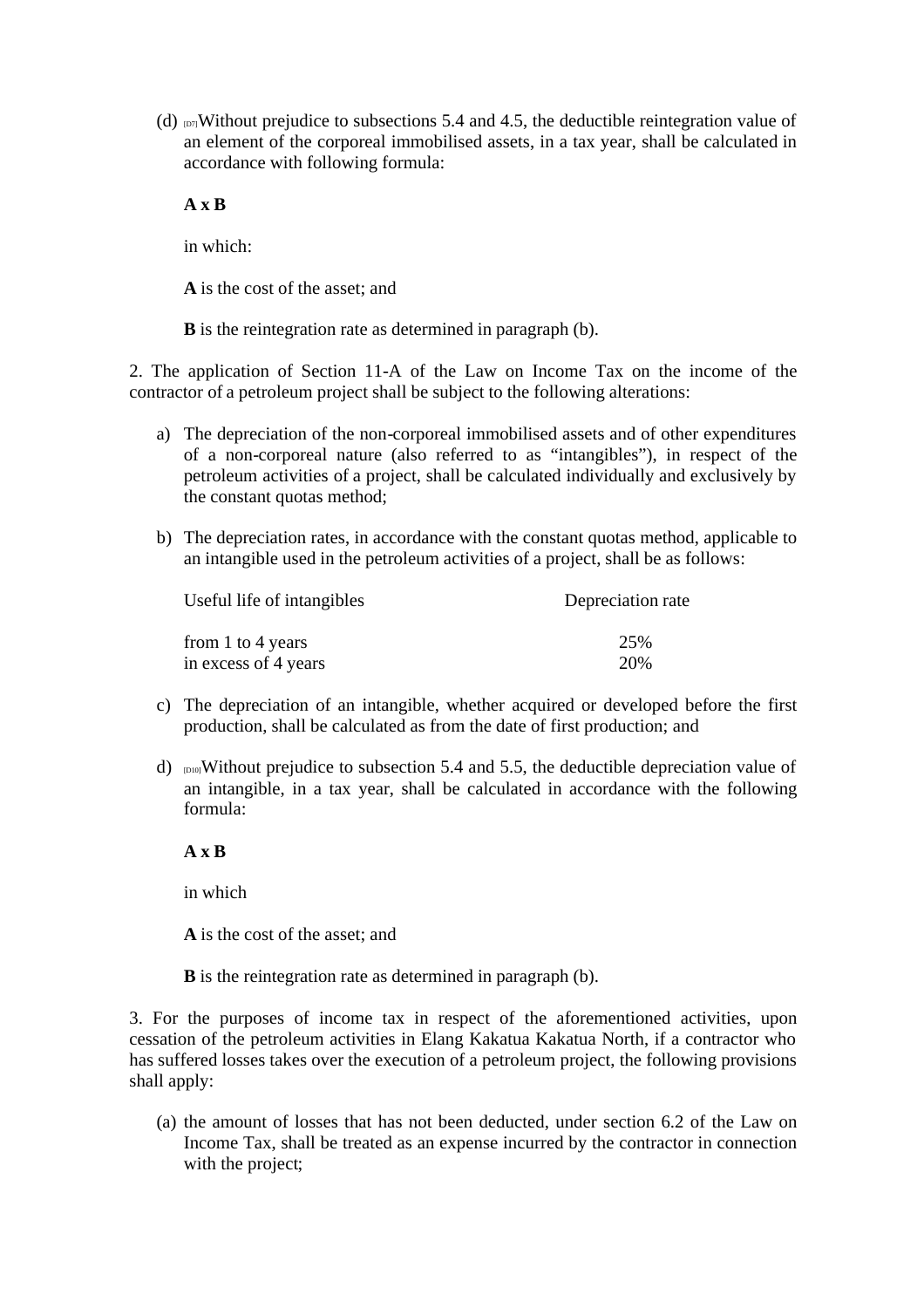- (b) The expense shall be deemed to have been incurred on the latest of the following dates:
	- (i) upon the date on which the activities in Elang Kakatua Kakatua have ceased; or
	- (ii) on the date of the first production of the petroleum project;
- (c) The useful life of the expense shall be deemed to be 5 years; and
- (d) The expense shall be amortised by the constant quotas method, under the terms of section 11-A of the Law on Income Tax, as amended by subsection 5.2 of the present Law, [D12].

4. In the tax year in which the first production occurs, the deduction value allowed under the terms of paragraph (d) of subsection 5.1 and paragraph (d) of subsection 5.2 shall be calculated in accordance with the following formula:

# **A x B/C**

# in which

**A** is the value calculated under the terms of paragraph (d) of subsection 5.1 and paragraph (d) of subsection 5.2, as the case may be;

**B** is the number of days as from the date of the first production until the end of the tax year in which the first production has occurred; and

**C** is the number of days of the tax year.

5. In the last tax year of  $_{D13}$  reintegration or amortisation, the deduction value authorised under the terms of paragraph (d) of subsection 5.1 and paragraph (d) of subsection 5.2, as the case may be, in respect of any element of the corporeal or non-corporeal immobilised assets to which subsection 5.4 is applicable, shall be calculated in accordance with the following formula:

# **A-B**

in which

- **A** is the value calculated under the terms of paragraph (d) of subsection 5.1 or paragraph (d) of subsection 5.2, as the case may be, for the tax year of the first production, without consideration of subsection 5.4; and
- **B** is the deduction value authorised for the tax year of the first production under the terms of paragraph (d) of subsection 5.1 or paragraph (d) of subsection 5.2, as amended by subsection 5.4.
- 6. For the purposes of the present section:
	- (a) The first production occurs when there are at least thirty (30) days of commercial production, and the start of the first production shall be the first day of the 30-day period; and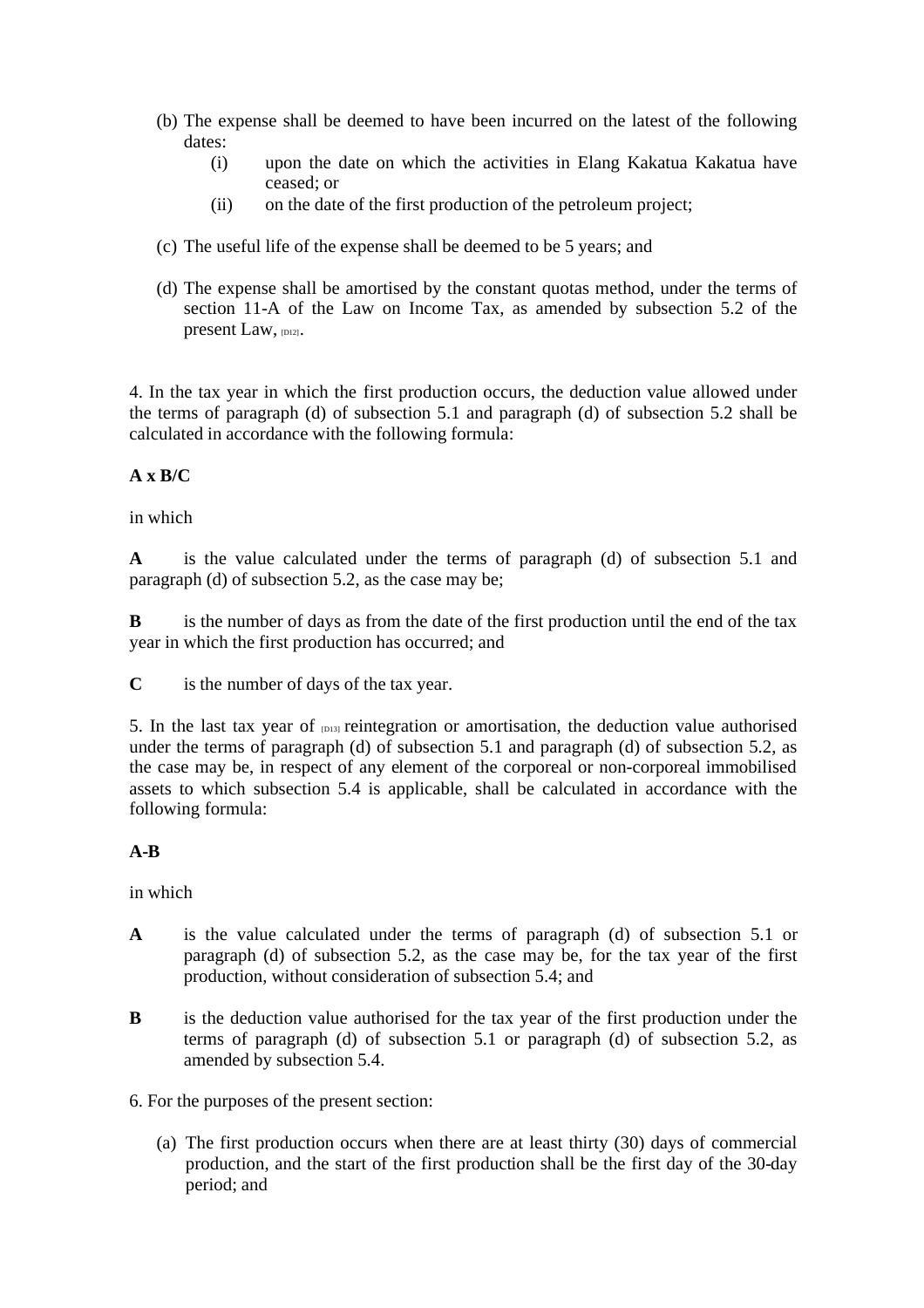- (b) The last tax year of  $p<sub>14</sub>$  reintegration or depreciation,
	- (i) in the case of an element of the corporeal or non-corporeal immobilised assets with a useful life of 1 to 4 years, shall be the fourth tax year after the tax year of the first production; or
	- (ii) in the case of an element of the corporeal or non-corporeal immobilised assets with a useful life in excess of 4 years, shall be the fifth tax year after the tax year of the first production.

## **Section 6 Special calculation rule**

1. For the purposes of section 15 of the Law on Income Tax, the net income of a permanent establishment carrying on petroleum and natural gas exploration activities for a petroleum project shall correspond to six (6%) per cent of the gross income. This is the payment calculation base for tax instalments of a permanent establishment referred to in section 25 of the Law on Income Tax.

2. For the purposes of section 15 of the Law on Income Tax, the net income of a permanent establishment providing shipping or air transportation services for a petroleum project shall correspond to two point four per cent (2.4) of the gross income. This is the payment calculation base for tax instalments of a permanent establishment referred to in section 25 of the Law on Income Tax.

# **Section 7 Estimated Net Income**

For the purposes of sub-paragraph 2 of paragraph (c) of section 23.1 of the Law on Income Tax, the estimated net income, as determined under the terms of section 23.2 of the Law on Income Tax, concerning:

- (a) remuneration paid by a contractor or subcontractor for petroleum and natural gas exploration support services, meant for a petroleum project, shall be twelve per cent (12%) of the gross remuneration;
- (b) remuneration paid by a contractor or subcontractor for technical, administrative, accounting, actuarial, legal and tax consulting services, meant for a petroleum project, shall be sixteen per cent (16%) of the gross remuneration; and
- (c) remuneration paid by a contractor or subcontractor for rent or other income in connection with the use of property for a petroleum project, shall be sixteen per cent (16%) of the gross remuneration.

# **Section 8 Withholding Tax**

1. For the purposes of sub-paragraph 3 of paragraph (a) of subsection 23.1 of the Law on Income Tax, the rate of withholding tax shall be six per cent (6%) of the gross value paid by a contractor or subcontractor in relation to a petroleum project.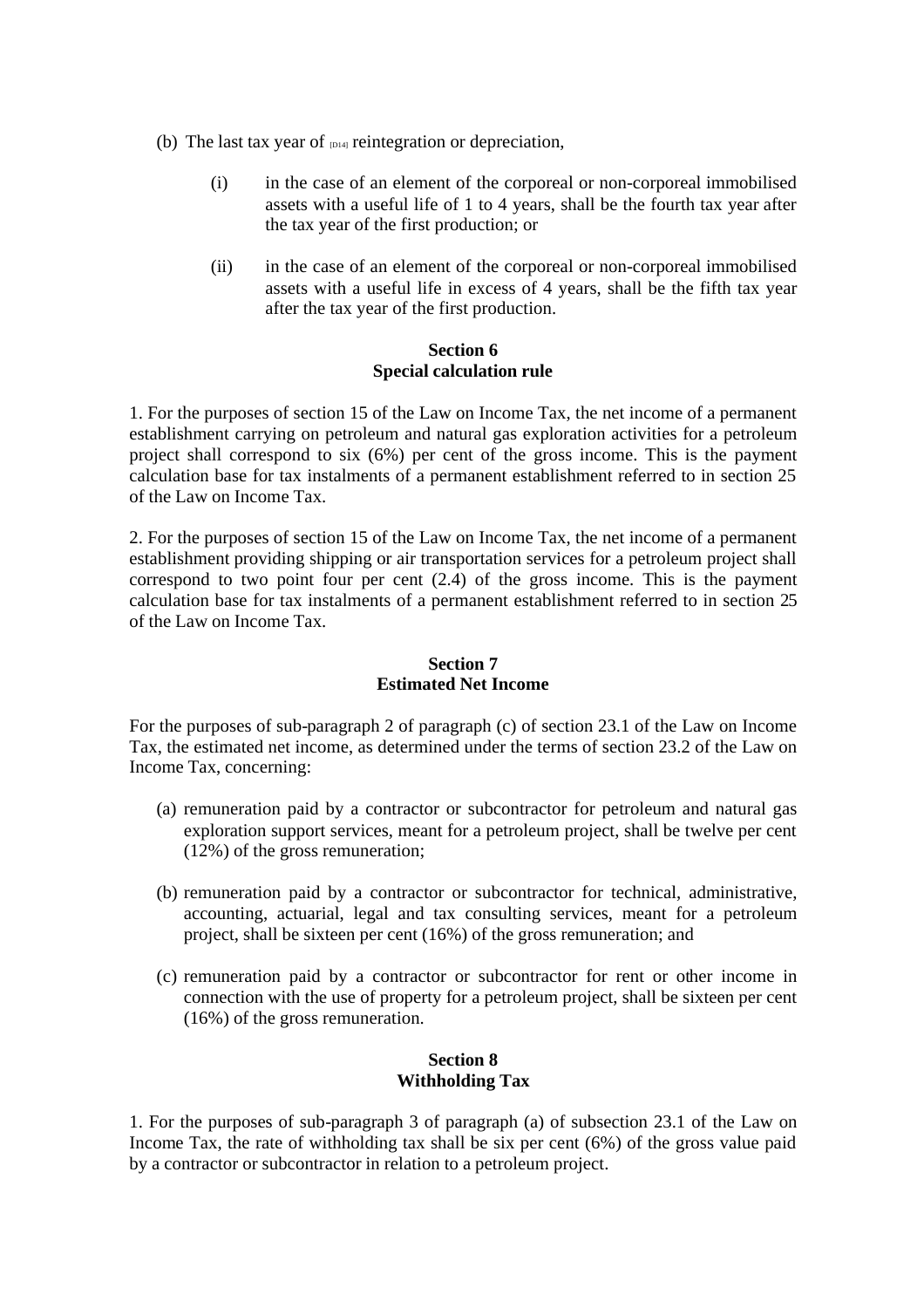2. The rates of withholding tax as determined in subsection 4.2 of the Law on Income Tax, applicable to remuneration paid for services connected with a petroleum project, shall be shall as follows:

- (a) zero point eight per cent (0.8%) for building services; and
- (b) one point six per cent (1.6%) for consulting services.

3. For the purposes of paragraphs (c) and (d) of subsection 26.1 of the Law on Income Tax, the rate of withholding tax applicable to remuneration paid by a contractor or subcontractor for services connected with a petroleum project, shall be eight per cent (8%) of the gross value of the remuneration.

4. For the purposes of paragraph (d) of subsection 26.1 of the Law on Income Tax, notwithstanding subsection 8.3, the rate of withholding tax applicable to remuneration paid by a contractor or subcontractor, to dependent employees, for services connected with a petroleum project, shall be twenty per cent (20%) of the gross value of the remuneration.

### **Section 9 Tax on Profits from Branches**

Subsection 26.4 of the Law on Income Tax shall not apply to a contractor or subcontractor's income deriving from a petroleum project, including income obtained from the alienation of rights or stakes in the project.

# **Section 10 Gas Valuation**

1. For the purposes of calculating the taxable income of a contractor executing a petroleum project;

(a) The valuation of natural gas produced and spared, and not used in field operations, shall be made in conformity with the Production Sharing Contract that regulates the project, entered into between the Designated Authority and the contractor; and

(b) The deduction of charges related to export costs borne by the contractor in a tax year, except to the extent that such charges have not been considered in determining the value of the natural gas produced and spared, under the terms of paragraph (a).

2. For the purposes of this section:

"Charge related to export costs", on the part of a contractor in respect of a petroleum project, shall have the same meaning as in the Production Sharing Contract entered into between the Designated Authority and the contractor; and

"Natural gas" means every hydrocarbon in a gaseous state, including wet mineral gas, dry mineral gas, associated gas and residual gas that is left behind after the mining of liquid hydrocarbons of the wet gas.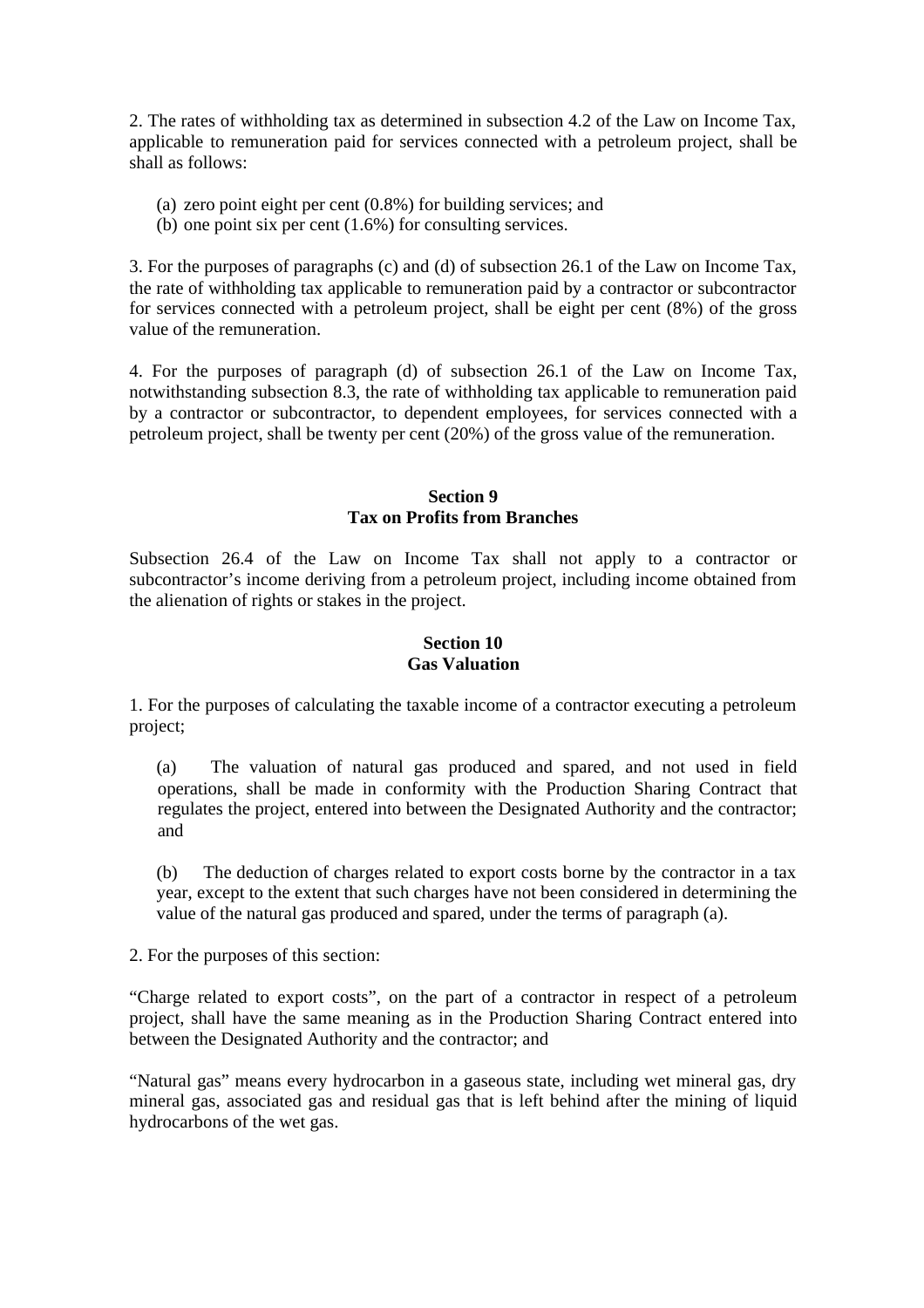# **CHAPTER III ADDITIONAL PROFIT TAX**

#### **Section 11 Establishment of the additional profit tax**

1. A contractor executing a petroleum project, which has a positive balance of accrued net revenues pertaining to the project, in a tax year, shall be liable to pay additional profit tax.

2. The additional profit tax due by a contractor, in a tax year, shall be calculated in accordance with the following formula:

# **A x 22.5% (1-r)**

in which:

**A** are the contractor's accrued net revenues in a year; and

**r** is the rate of corporate tax as indicated in subsection 3.3.

3. The additional profit tax provided for in this section shall be accrued to income tax, which falls on the contractor's taxable income, in a tax year.

4. The additional profit tax paid by a contractor may be deducted in the calculation of the contractor's taxable income, in the tax year in which such tax is paid;

## **Section 12 Accrued Net Revenues**

1. A contractor's accrued net revenues, in a tax year, related to a petroleum project, shall be calculated in accordance with the following formula:

$$
((A x 116.5\%) - (I x (1 - r))) + B
$$

in which

- **A** are the contractor's accrued net revenues, related to the project at the end of the previous tax year;
- **B** are the contractor's net revenues, related to the project in the current tax year;
- **I** is the expenditure with interest and other financial charges paid by the contractor in connection with the project in the current tax year (and forms part of the formula as a negative figure); and
- **r** is the rate of corporate tax, as specified in subsection 3.3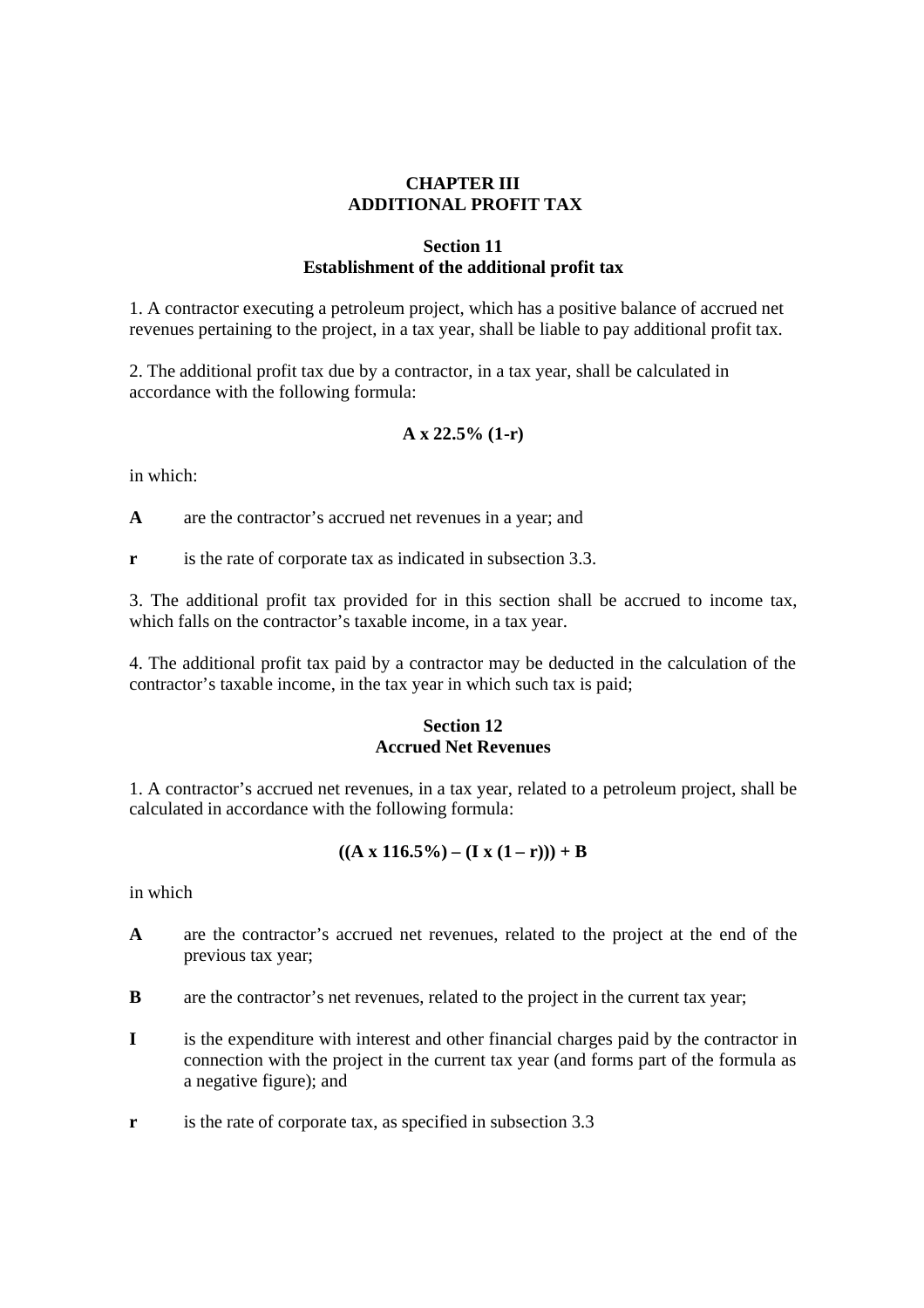2. Where the additional profit tax is due by the contractor in a given tax year, the value of the contractor's accrued net revenues, at the end of that year, shall be considered as zero for the purposes of calculating the contractor's accrued net revenues in the subsequent year.

3. Where the component **(A x 116.5%)** of the formula set out in subsection 12.1 is negative, in a given tax year, the subtraction of the component  $(I \times (1 - r))$ , in that year, shall not reduce the value of  $((A \times 116.5\%) - (I \times (1 - r)))$  to a value below **A**. The value of a possible surplus shall not be carried over into either previous or subsequent tax years.

4. The following provisions shall apply to contractors that are subject to the regime of the Production Sharing Contracts JPDA 03-12 and JPDA 03-13:

- (a) The formula set forth in subsection 12.1 shall apply to a contractor, regarding the period from 25 October to 31 December 1999, assuming that the initial amount of the accrued net revenues of all contractors on 25 October 1999 was negative by US\$ 233 million;
- (b) The formula set forth in subsection 12.1 shall apply to a contractor, regarding the period from 1 January to 31 December 2000, assuming that the value calculated in paragraph (a) are the contractor's accrued net revenues on 31 December 1999;
- (c) The formula set forth in subsection 12.1 shall apply to a contractor, regarding the period from 1 January to 31 December 2001, assuming that the value calculated in paragraph (b) are the contractor's accrued net revenues on 31 December 2001; and
- (d) The value calculated in paragraph (c) are the contractor's accrued net revenues on 31 December 2001, for the purposes of applying the formula set forth in subsection 12.1 to the contractor, in the tax year that began on 1 January 2002.

# **Section 13 Net Revenues**

A contractor's net revenues, in a tax year, deriving from a petroleum project, are the contractor's gross revenues in that year, related to project, minus the total value of the deductible expenditure incurred by the contractor in that year in connection with the project. A contractor's net revenues in a tax year may have a negative value.

#### **Section 14 Gross Revenues**

1. A contractor's gross revenues in a tax year, related to a petroleum project, shall be the sum of the following values:

- (a) Gross income obtained, for the purposes of income tax, in a tax year, in connection with a project, including values derived from staff hiring, leasing of, or concession of rights to use, property, excluding interest income;
- (b) The consideration received by a contractor, in a tax year, for the alienation, destruction or loss of elements of the corporate assets (including materials, equipment, machinery, facilities and properties or intellectual rights), used in a project, in case the expense incurred in procuring those elements of the assets has been deducted in the calculation of the contractor's net revenues in any tax year;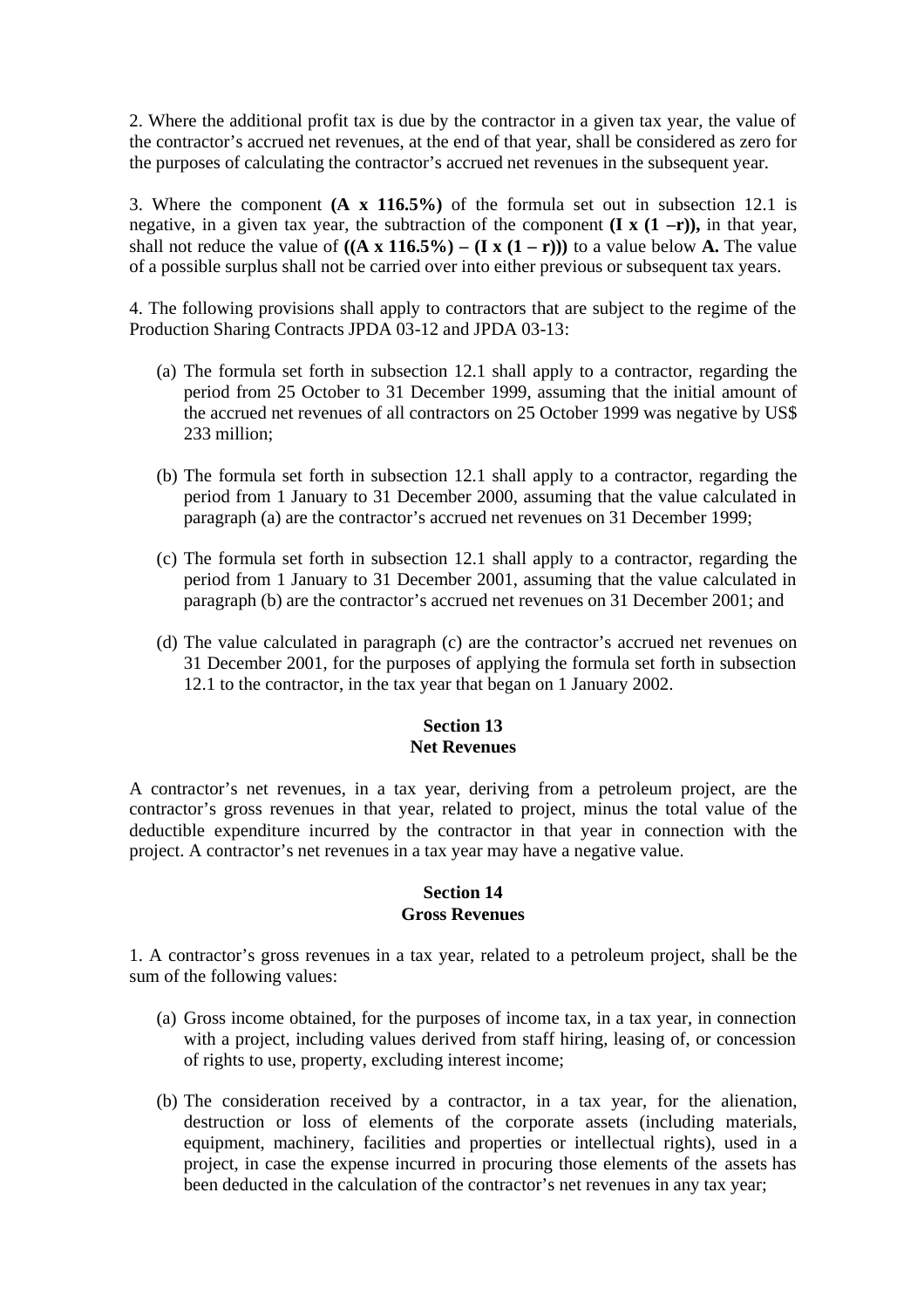- (c) Any value received by the contractor, in a tax year, by virtue of having provided any information or data obtained from any survey, evaluation or study related to a project, in case the expense incurred in connection with the survey, evaluation or study related to a project has been previously deducted in the calculation of the contractor's net revenues in any tax year;
- (d) Any other value received by the contractor, in a tax year, which constitutes a refund, return or reimbursement of a value that has been previously deducted in the calculation of the contractor's net revenues related to a project in any tax year; and
- (e) In case elements of the corporate assets have been either destroyed or lost by the contractor, any compensation, indemnity or damage reparation received by the contractor [D19], in connection with those elements of the assets, under an insurance policy, indemnity agreement or agreement of another nature or under a court decision.

2. Notwithstanding subsection 14.1, and without prejudice to section 16, a contractor's gross revenues shall not comprise values received or obtained as consideration for the transfer of rights or stakes in a petroleum project.

## **Section 15 Deductible Expenses**

1. The total value of deductible expenses of a contractor, in a tax year, related to a petroleum project, shall be the sum of the following values:

- (a) Any expense pertaining to a project, incurred by the contractor, in a tax year, and authorised as a deduction (provided that it does not consist of a deduction by reintegration or amortisation) in the calculation of taxable income, including interest and financial charges;
- (b) Any capital expenditure incurred by a contractor, in a tax year, in procuring or building assets, whether corporeal or non-corporeal, for use in the project;
- (c) Any operating expense incurred by a contractor, in a tax year, in connection with the project; and
- (d) A value, corresponding to the corporate income tax of Timor-Leste, charged to the contractor, in a tax year, and calculated by applying the rate of corporate tax, as set forth in subsection 3.3, to the contractor's annual taxable income, before the deduction of the additional profit tax.

2. Notwithstanding subsection 15.1, and without prejudice to section 16, a contractor's deductible expenses shall not include any value expended as consideration for the acquisition of any right or  $p_{23}$  stake in a petroleum project.

3. Where the value referred to in subsection 15.1 is simultaneously imputable to a petroleum project or to any other activity carried on by the contractor, only the part pertaining to that project shall be considered as a deductible expense in the calculation of the net revenues of the petroleum project.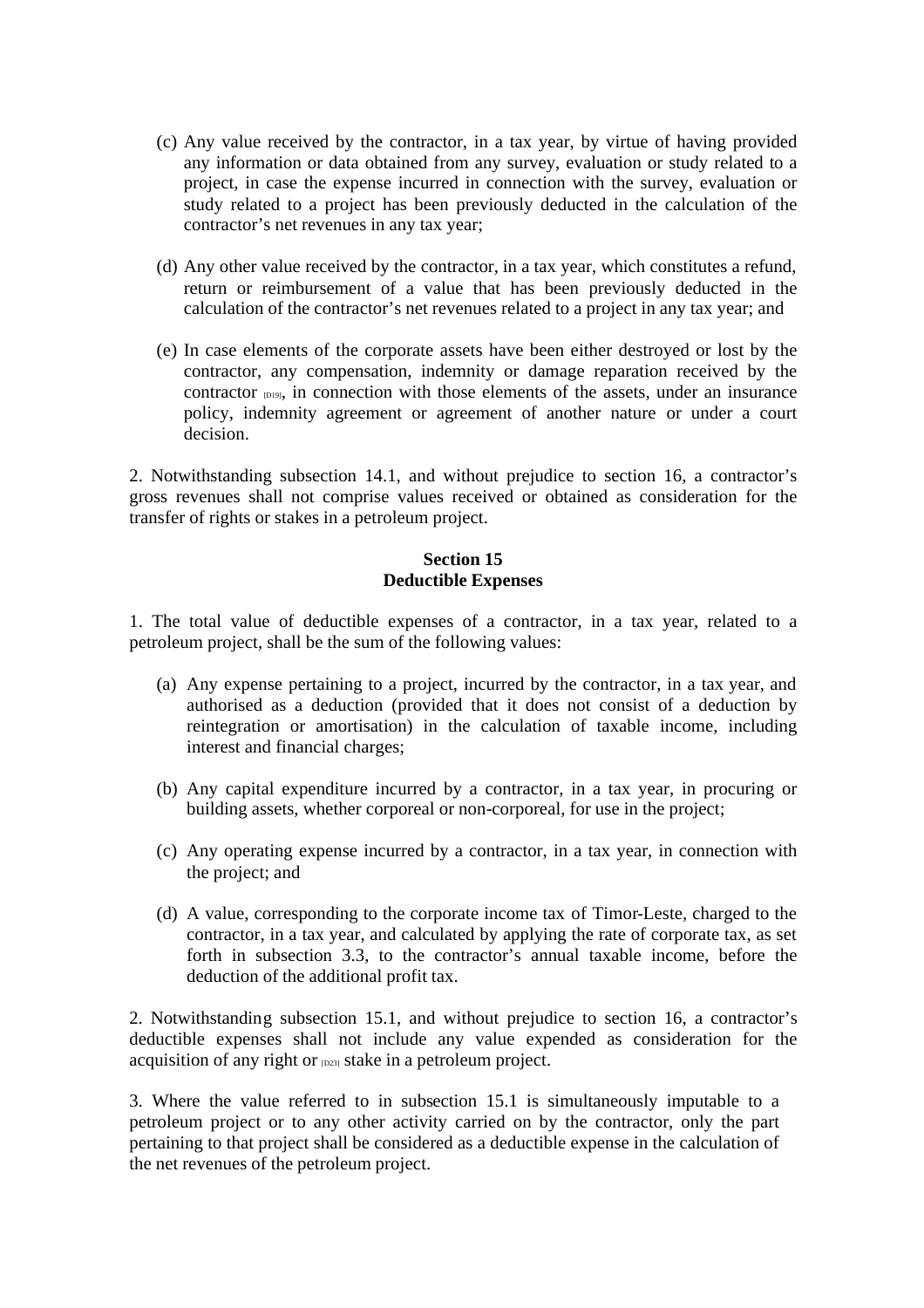#### **Section 16 Transfer of Rights or Stakes in a Petroleum Project**

1. In the event all the stakes held by a contractor in a petroleum project are transferred or assigned to another contractor, the acquiring contractor shall be treated as if he or she had the same gross revenues and deductible expenses, concerning the rights or stakes held by the transferor or assignor, just before the transfer or assignment occurred. For the purposes of calculating the accrued net revenues of the acquiring contractor in the tax year in which such transfer or assignment occurs, the accrued net revenues of the transferring or assigning contractor, at the closure of the previous tax year, shall be treated as the  $_{D28}$  accrued net revenues of the acquiring contractor in the previous tax year.

2. In the event that just a portion of the contractor's rights or stakes in a petroleum project is transferred or assigned to another contractor:

- (a) The acquiring contractor shall be treated as if he or she had received the gross revenues and incurred the deductible expenses pertaining to that portion of the rights or stakes held by the transferring or assigning contractor, in relation to the totality of a right or stake, just before the occurrence of the transfer or assignment, multiplied by the percent transfer factor; and
- (b) For the purposes of calculating the  $_{D29}$  accrued net revenues of the acquiring contractor in the tax year in which the transfer or assignment occurred, the accrued net revenues of the transferring or assigning contractor, at the closure of the previous tax year, multiplied by the percent transfer factor, shall be treated as the accrued net revenues of the acquiring contractor in relation to the previous tax year.

3. For the purposes of this section, "percentage factor of transfer" is the percentage of a right or stake held by the transferring or assigning contractor, in a petroleum project, which is either transferred or assigned, divided by the total percentage of the right or stake held by the assigning contractor in the petroleum project before the occurrence of the transfer or assignment.

### **Section 17 Procedure Related to Additional Profit Tax**

1. A contractor executing a petroleum project, in a given tax year, shall submit to the Commissioner an additional profit tax form pertaining to that year.

2. The additional profit tax form in respect of a tax year shall be provided in the same fashion and on the same date as the annual income tax form of the contractor in respect of that year.

3. The additional profit tax, pertaining to a tax year, shall become due and payable by the contractor upon the same date on which the income tax of the contractor becomes due and payable.

4. Without prejudice to section 18, the Law on General Tax Regime and Procedures, as modified by UNTAET Regulation No. 2000/18 (and the amendments thereto), shall apply, mutatis mutandis: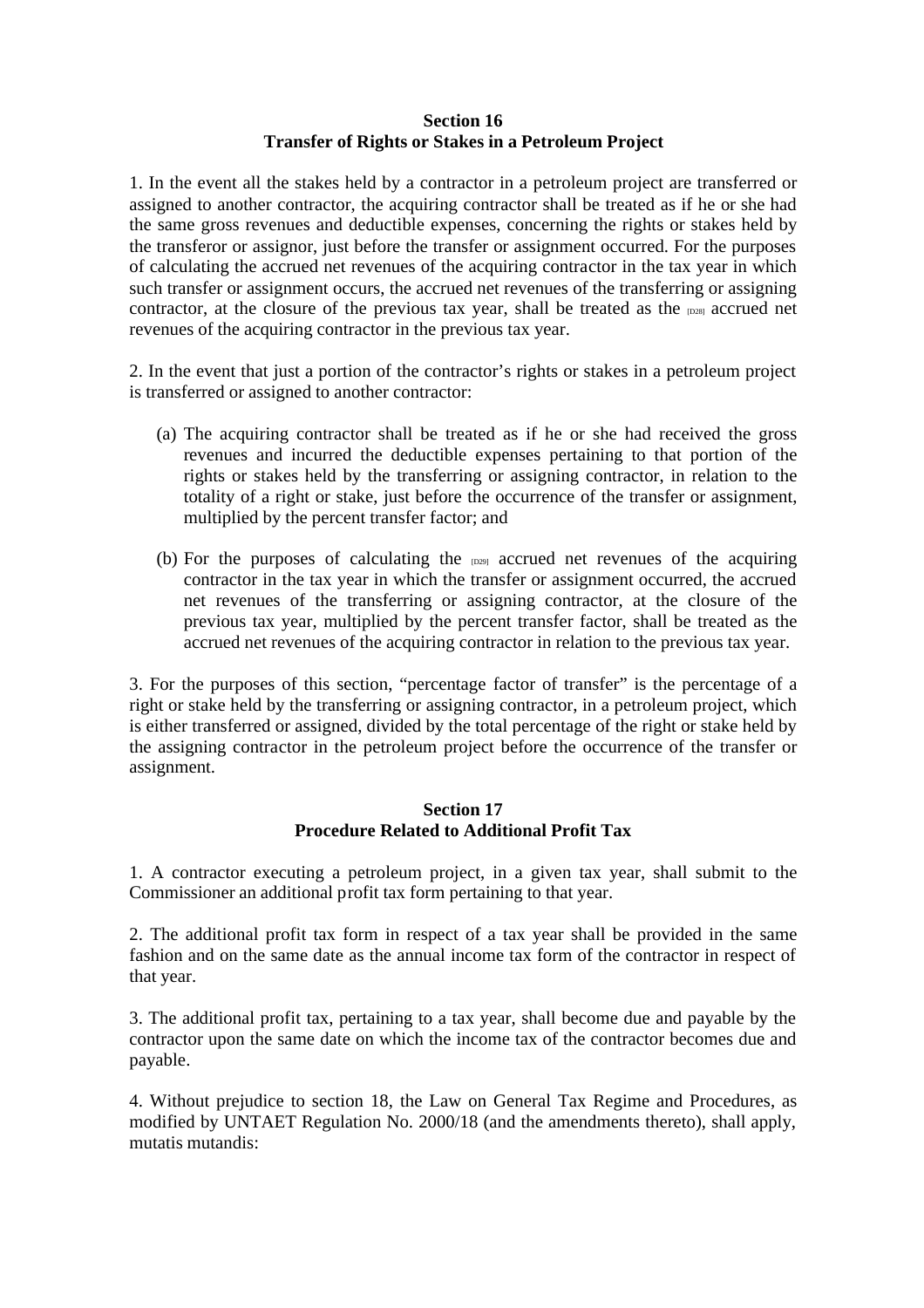- a) To the discharge and collection of additional profit tax, to the additional discharge of the same tax, arising, namely, out of the norms on the obligation to retain records and on monitoring;
- b) To appeals lodged in connection with the discharge of additional profit tax, or the additional discharge of the same additional profit tax; and
- c) To the imposition or return of additional profit tax overpaid.

5. Chapter XI of UNTAET Regulation No. 2000/18 (and the amendments thereto) shall apply to additional profit tax, considering that:

- (a) The reference to "tax" in that chapter includes the additional profit tax stipulated by this act; and
- (b) The reference to "tax form" in that chapter includes the additional profit tax form the submission of which is required by subsection 17.1.

### **Section 18 Tax Instalments**

1. A contractor shall pay the additional profit tax pertaining to each tax year in monthly instalments. Instalments of additional profit tax shall be due on the fifteenth day after the end of the month to which they correspond. In the event the due date of an instalment of additional profit tax does not coincide with a business day, the due date shall be deferred until the next business day.

2. The value of each instalment shall be one-twelfth of the value of the additional profit tax estimated by the contractor as due in that tax year. Every contractor shall submit to the Commissioner an estimate of his or her additional profit tax, pertaining to the tax year, until the payment due date of the first instalment of the year.

3. An estimate submitted under subsection 18.2 shall be valid for the whole tax year, except where the contractor submits to the Commissioner a revised estimate. The revised estimate shall apply to the calculation of the instalments of the additional profit tax, due both before and after the submission thereof. The unaccounted-for balance of any instalment, paid before the submission of the revised estimate, shall be payable by the contractor along with the first instalment due, after the submission of the revised estimate. The credit balance of overpaid instalments shall be returned to the contractor within 30 days of submission of the revised estimate.

4. In the event the contractor does not submit an estimate of additional profit tax, as required by subsection 18.2, the estimated value of the contractor's additional profit tax, pertaining to the tax year, shall be determined by the Commissioner. An estimate made by the Commissioner shall be valid for the whole tax year, except where such estimate is revised by the contractor under subsection 18.3.

5. In the event an estimate made by the contractor (including a revised estimate) regarding the additional profit tax of a tax year is below ninety per cent (90%) of the actual amount due by the same contractor, and in regard to the same additional profit tax, the contractor shall be liable for the following additional discharge: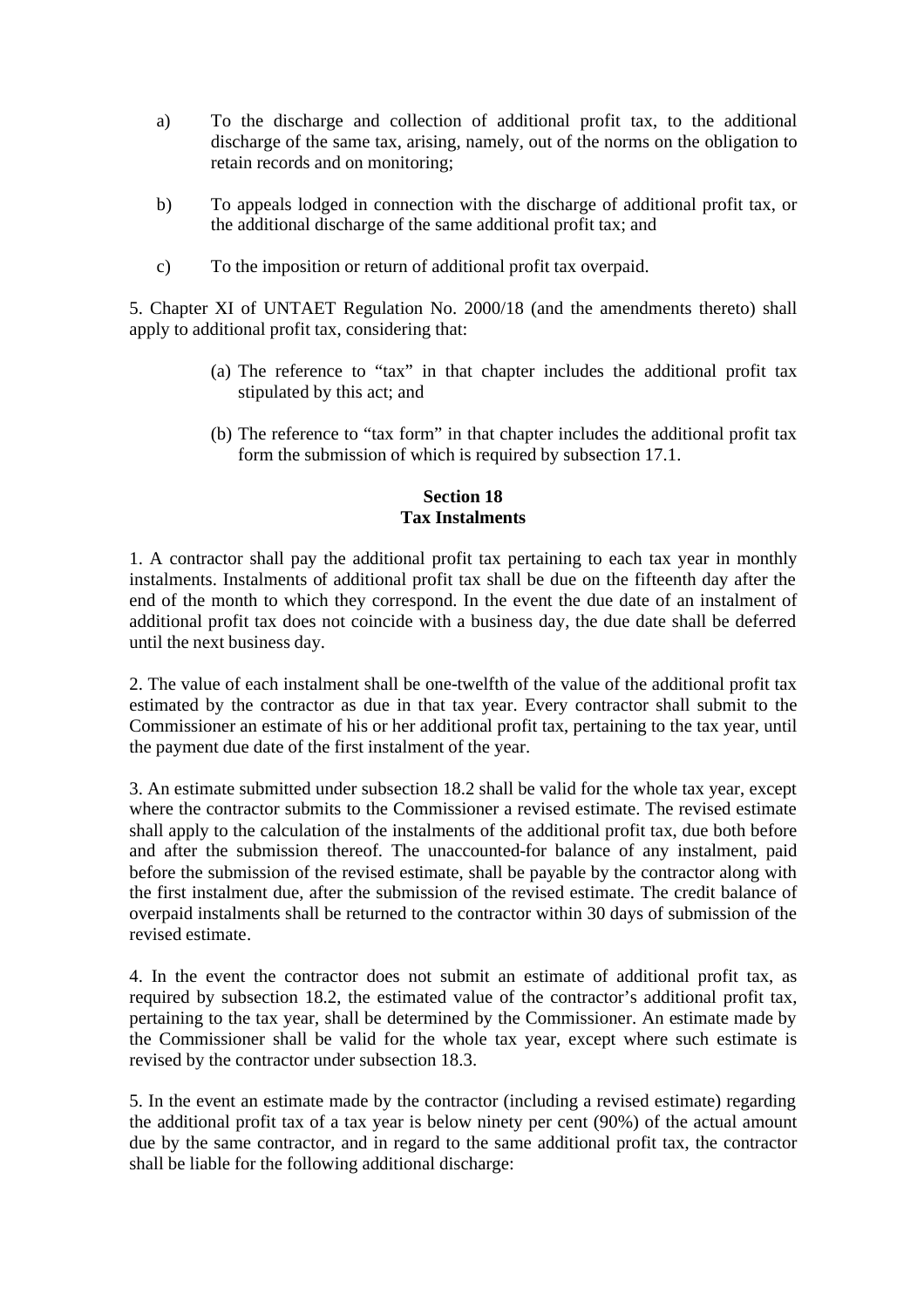- (a) in case the understatement results from premeditated action or serious negligence, fifty per cent (50%) of the value by which the actual tax liability on additional profits exceeds that year's estimated liability; or
- (b) in any other case, ten per cent (10%) of the value by which the actual tax liability on additional profits exceeds that year's estimated liability.

#### **CHAPTER IV FINAL PROVISIONS**

# **Section 19 Regulations**

The Minister responsible for finance may issue regulations in order to ensure the effective execution of the provisions of the present Law.

### **Section 20 Entry into Force and Application**

1. The present Law shall enter into force upon the date on which all conditions enumerated below are fulfilled:

- (a) The entry into force of the Timor Sea Treaty;
- (b) The approval by the Joint Commission of the Production Sharing Contracts JPDA 03-12 and JPDA 03-13, including the annexes to those contracts that provide for the valuation of natural gas;
- (c) The approval by the Designated Authority of the alteration to the Bayu-Undan Development Plan (providing for the export of natural gas by way of the export pipeline and the relevant contracts for the transport and sale of natural gas by the contractors); and
- (d) Contracts for the transport and sale of natural gas, referred to in paragraph (c), are binding, and provided that the preconditions are fulfilled.

2. With respect to the additional profit tax stipulated by section 11, the present Law shall apply to the tax year beginning on 1 January 2002 and the subsequent tax years.

Approved on 3 June 2003

The Speaker of the National Parliament

**[Signed]** Francisco Guterres "Lu-Olo"

Promulgated on 6 June 2003

To be published.